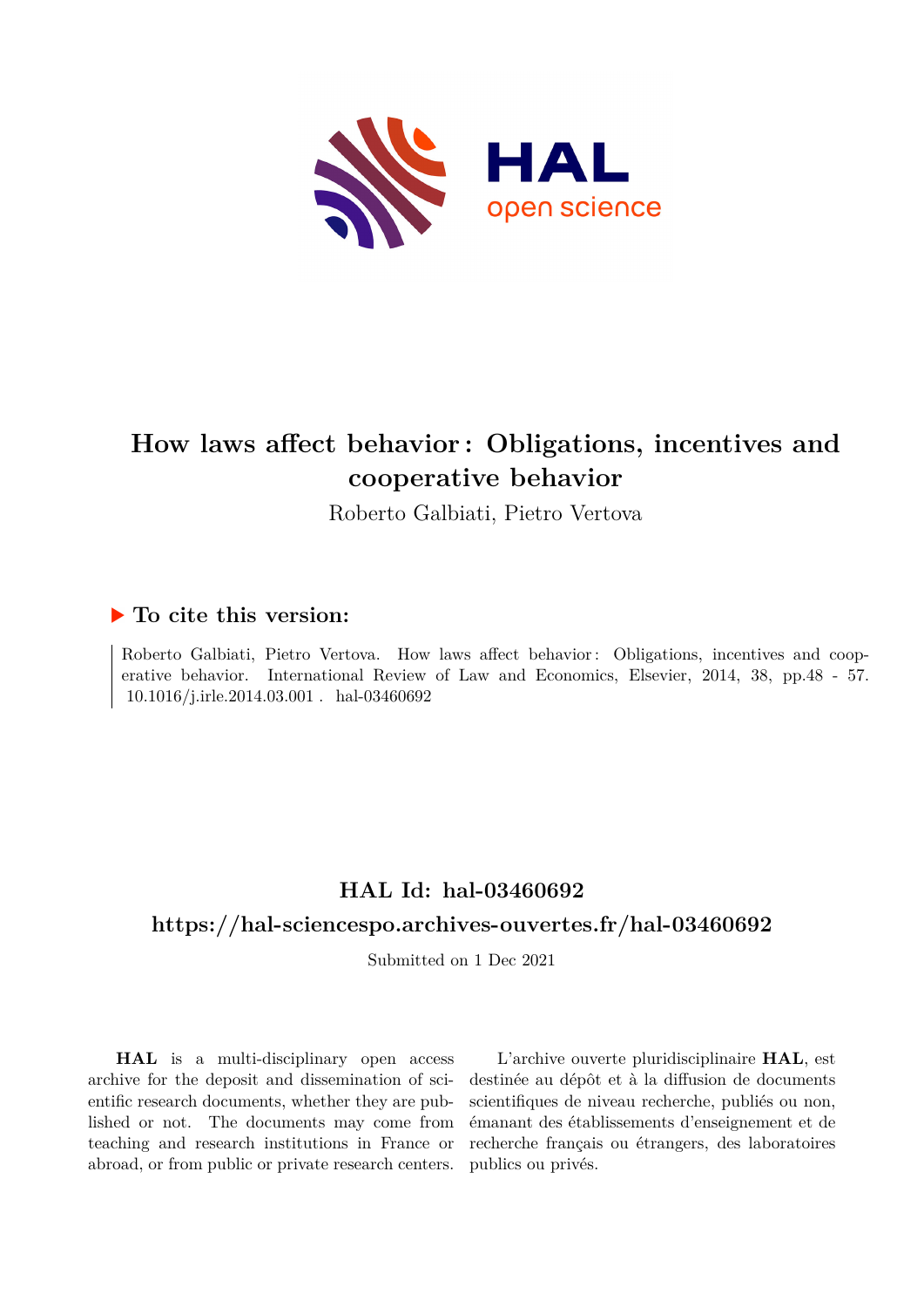## How laws affect behavior: Obligations, incentives and cooperative behavior

## Roberto Galbiati<sup>a,∗</sup>, Pietro Vertova<sup>b</sup>

<sup>a</sup> OSC – CNRS and Sciences Po Paris, France

**b** University of Bergamo, Italy

## a r t i c l e i n f o

Article history: Received 10 July 2013 Received in revised form 12 March 2014 Accepted 16 March 2014 Available online 25 March 2014

Keywords: Beliefs Formal rules Human behavior Incentives Laws **Obligations** Preferences Public good game

### **1. Introduction**

Formal rules and public policies play a fundamental role in regulating people's daily interactions. Traditionally, economists have studied the design of optimal rules and laws by focusing on their enforcement and on designing optimal incentives. By focusing almost exclusively on the role of incentives, economics literature neglected a crucial aspect that is usually taken into account by legal scholars interested in developing good laws: laws and formal rules are "*obligations* backed by *incentives*".<sup>1</sup> The obligation part of a formal rule consists in the behavior the rule states people should maintain, and the incentives part relates to the consequences for maintaining or violating the requested behavior.<sup>2</sup> Legal theorists and social psychologists $3$  suggest that laws are effective in regulating people's behavior not only through the enforcement structure,

#### A B S T R A C T

Laws and other formal rules are 'obligations backed by incentives'. In this paper we explore how formal rules affect cooperative behavior. Our analysis is based on a series of experimental public good games designed to isolate the impact of exogenously requested minimum contributions (obligations) from those of the marginal incentives backing them. We find that obligations have a sizeable effect on cooperative behavior even in the absence of incentives. When non-binding incentives are introduced, requested contributions strongly sustain cooperation. Therefore, in contrast with cases in which incentives crowd-out cooperative behavior, in our experiments obligations and incentives are complementary, jointly supporting high levels of contributions. Moreover, we find that variations in obligations affect behavior even when incentives are held constant. Finally, we explore the behavioral channels of the previous results, finding that people's beliefs about others' contributions and the willingness to cooperate are both called into play.

> but also in what they ask of people, or signal.<sup>4</sup> Under this perspective, the normative content of the rule can activate people's motivation and can induce compliance as the material incentive enforcing the rule itself. Moreover, by stating formally how people should behave, formal rules provide a focal point that helps people coordinate. If we think to compliance with law as a public good, this effect is likely to be crucial in the presence of conditional co-operators (Fischbacher and Gaechter, 2010), because in such a situation a public good game is equivalent to a coordination game (Camerer and Fehr, 2002). Understanding the interaction between incentives and obligations (the content of the norm) is thus crucial for developing public policies. In this work we experimentally study how obligations work and how they interact with incentives in affecting human behavior. In particular we explore the following questions:

- (i) How do obligations per se affect cooperative behavior?
- (ii) How do non-binding incentives per se affect cooperative behavior?

<sup>∗</sup> Corresponding author.

E-mail address: [galbiatir@gmail.com](mailto:galbiatir@gmail.com) (R. Galbiati).

See Raz (1980).

<sup>&</sup>lt;sup>2</sup> Typically, a formal rule is a statement such as: "you ought to... and then you will get..." (or "you ought to... or else you will pay..."). In this sentence, incentives are captured by the "and you will get/or else you will pay . . ." part, and obligations by the "you ought to..." component.<br><sup>3</sup> See Tyler (1990).

<sup>4</sup> See Kahan (1997), Cooter (2000) and McAdams (2000), Croson (2009). In economics, the theoretical work by Bar-Gill and Fershtman (2004) and Bowles and Polania-Reyes (2012) explore the possibility that laws affect behavior by driving the evolution of preferences. Van der Weele (2012) explores and develops a model of the signaling power of legal rules.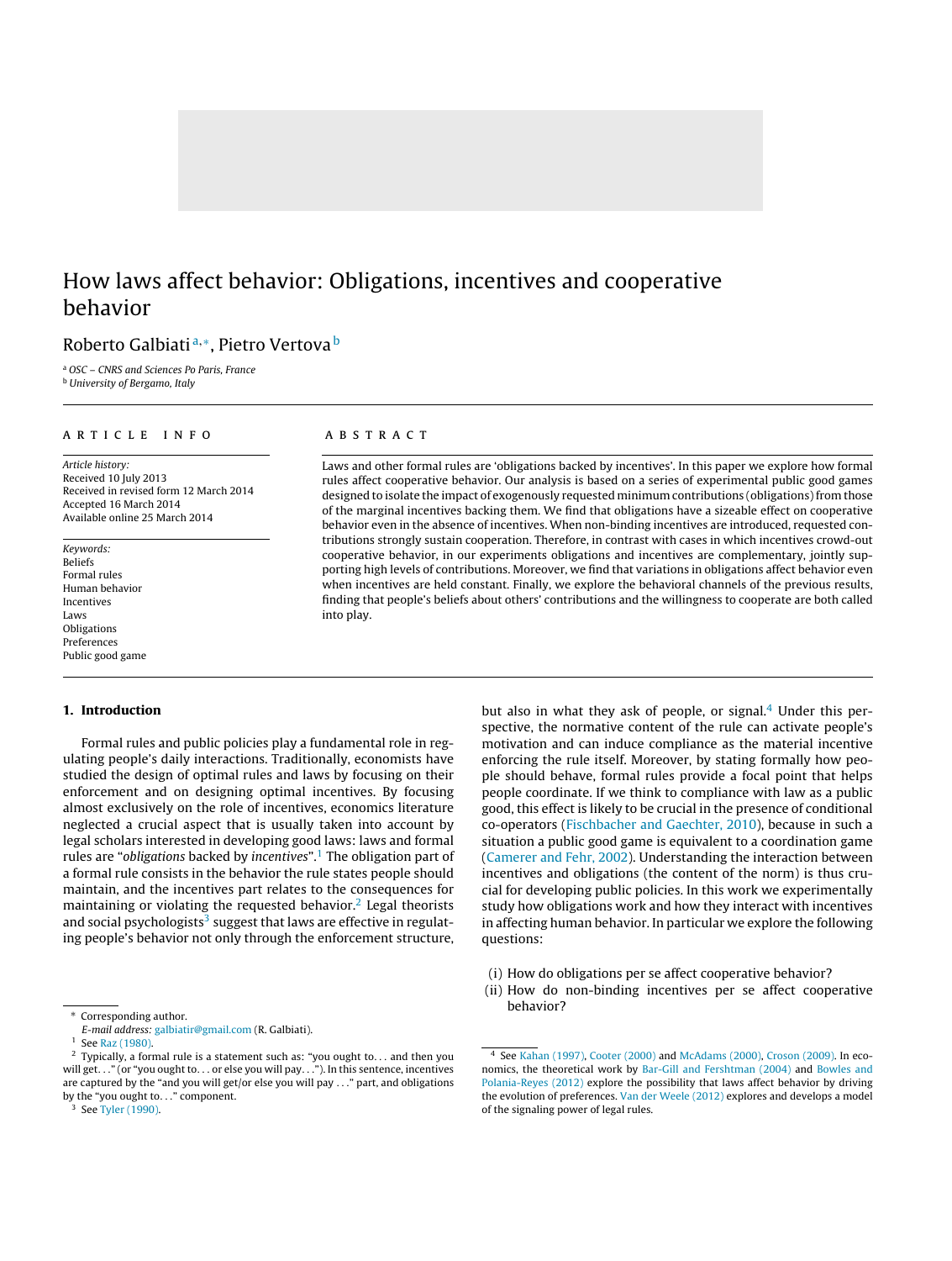- (iii) How do obligations and non-binding incentives interact with each other?
- (iv) What are the channels through which obligations and nonbinding incentives affect behavior?

Our analysis is based on a series of linear public goods experiments<sup>5</sup> in which we independently vary the intensity of incentives and the level of obligations. Obligations are introduced in the form of a minimum contribution: "a minimum contribution of X tokens to the public good is required from each individual". Incentives are implemented as probabilistic punishments for contributions below the minimum and probabilistic rewards for contributions above the minimum. The incentive schemes are structured in such a way that not contributing to the public good remains the dominant strategy for payoff-maximizers. Thus, our incentive structure is non-binding and marginal payoffs are independent of the minimum contribution. Hence, if we observe any difference in results across treatments with different minimum contributions, this cannot be attributed to the effect of incentives on payoffs, but its justification should be sought elsewhere.

The overall picture emerging from our experimental results is as follows. The introduction of an obligation in the absence of incentives leads to an increase in the provision of the public good. This means that the introduction of a rule, even if not enforced, positively affects people's propensity to cooperate. Instead, the introduction of non-binding incentives without an obligation does not significantly affect contributions. When obligations and incentives are combined, cooperation is strongly reinforced: the joint effect of incentives and obligations on contributions is significantly more positive than the impact of obligations alone. This means that obligations and incentives are complementary, jointly supporting high levels of contribution. This last aspect is particularly relevant: this means that, when combined with an obligation, incentives crowd-in reasons for behavior other than a material self-interest in sustaining cooperation.<sup>6</sup>

In order to provide a behavioral interpretation of these results, we analyze the possible channels driving cooperation. We find that obligations affect behavior through two channels: (i) given beliefs about the behavior of others increase people's willingness to contribute, and (ii) they increase people's beliefs concerning the contributions of others. Since most participants are conditional co-operators, both these effects raise the contribution to the public good. Non-binding incentives per se do not affect individuals' beliefs and preferences. Instead, when combined with obligations, they strongly reinforce the impact of obligations through both channels.

The paper is structured as follows. Section 2 provides a review of the related literature. Section 3 reports the experimental design and behavioral predictions. Section 4 describes and comments on the results. Section 5 provides some concluding remarks.

#### **2. Literature review**

Our study relates to several strands of the literature. First, there is extensive literature developed in the last decade on the effects of institutions in the provision of public goods. In particular, our study relates to the literature focusing on exogenously imposed institutions. Falkinger et al. (2000) examine a mechanism for public good provision in which rewards and sanctions are imposed to players who contribute to the public good more and less than the average. The authors demonstrate experimentally that the mechanism is an effective tool to implement efficient contribution levels. Andreoni (1993) presents an experimental test of the proposition that government contributions to public goods, funded by lumpsum taxation, will completely crowd-out voluntary contributions. The author finds that crowding-out is incomplete and that subjects who are taxed are significantly more cooperative.

Another strand of literature focuses on the crowdingout/crowding-in effects of incentives. Fehr and Falk (2002), Frey and Jegen (2001) and Bowles and Polania-Reyes (2012) provide excellent surveys of the topic. Our paper complements this literature by showing the crowding-in effect of incentives to the public good, when these are coupled with obligations. Our results show that incentives and obligations are complementary, and mutually sustain the effect of the other in enhancing cooperation, while when "mild" incentives are used alone they are ineffective. Another contribution of our paper is to further the research on analyzing the channels of this effect. Most papers in this field are not able to single out the channels of the treatment effects (i.e. the effects of introducing incentives or changing institutions). For example, a much cited paper (Gneezy and Rustichini, 2000b) showed that a fine for picking up children late from a day-care center actually increased late-coming but could not document the channel thorough which fines induced more late coming. By eliciting participants' beliefs and conditional contributions, our experimental design can show how obligations and incentives affect the behavioral motivations of behavior experimental subjects.

Our work also relates to the literature in legal scholarship on the Focal Point Theory of (Expressive) Law (McAdams, 2000; McAdams and Nadler, 2005). According to this theory, laws can be used to coordinate expectations on a beneficial equilibrium. In an experiment by Bohnet and Cooter (2005), penalties for choosing the inefficient strategy in a coordination game induce more people to choose the efficient strategy. Our experimental results go in a similar direction by showing that the basic components of formal rules (obligations and incentives) complement each other by inducing conditional cooperators to increase their contributions to the public good. A further strand of legal literature that relates to our paper is that on "expressive law" (e.g. Kahan, 1997; Cooter, 2000). The idea herein is that laws express the reigning norms in a society, and can discipline people by showing them what the majority of people deem (to be) 'appropriate'. Funk (2007) reports field results in line with this intuition. Using a Swiss panel data, she finds that the legal abolishment of the voting duty significantly decreased the average turnout, even though the fines for not voting have only been minimal. Our results on obligations sustain this intuition and our analysis of conditional contribution schedules shows that the willingness to contribute to the public good can be "anchored" to the level of obligations.

In a recent paper related to ours, Tyran and Feld (2006) run an experiment that compares the effects of endogenously and exogenously introduced 'mild' or 'non-deterrent' sanctions in a public good game. In the endogenous treatment, the subjects vote on whether to introduce the sanction. The authors show that endogenous sanctions are more effective in raising contributions than exogenously implemented sanctions. The interpretation of this result is that endogenous sanctions signal that there are many

 $^{\rm 5}$  The choice to carry out our experimental investigation in a public good setting is motivated by the fact that formal rules, and in particular legal rules, are often set by legislators and governments with the specific objective of overcoming social dilemmas (e.g. free riding in income tax compliance, common pool resource management, traffic behavior, or environmental regulation) by aligning private incentives to the common good.

<sup>6</sup> From this point of view, this study contributes to a burgeoning literature in behavioral economics aiming to provide us with a greater understanding of the psychological effects of incentives (see among others Benabou and Tirole, 2003, 2006; Bohnet et al., 2001; Falk and Kosfeld, 2006; Falk et al., 2005, 2006; Fehr and Falk, 2002; Fehr and Schmidt, 2002; Fehr and List, 2004; Frey and Jegen, 2001; Gneezy and Rustichini, 2000a,b; Kube and Traxler, 2009; Van Der Weele, 2012; Galbiati et al., 2013).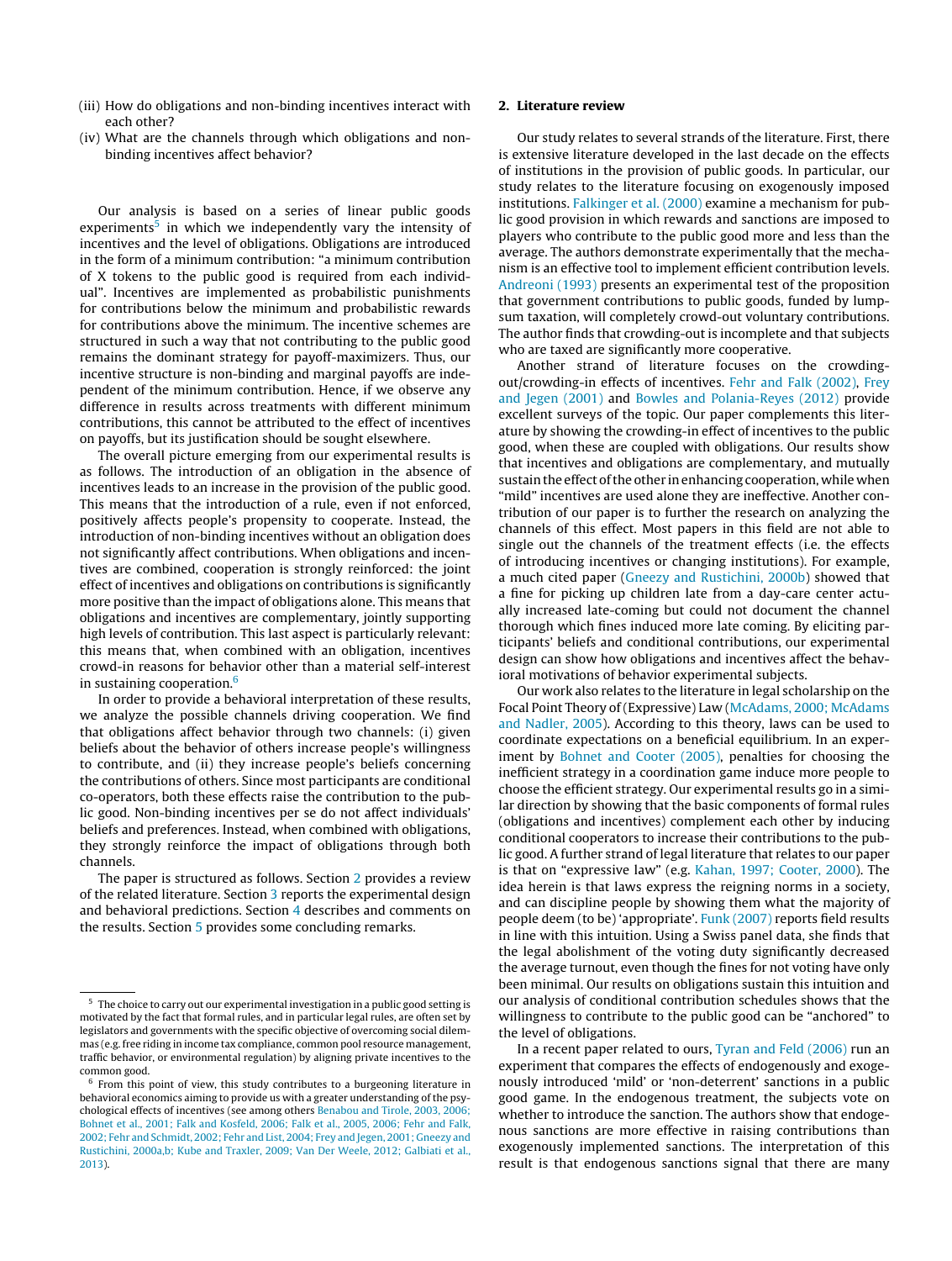people who want to cooperate. Our results on incentives complement this result by showing that a variation in exogenously imposed mild sanctions does not affect contributions to the public good when incentives are not coupled with obligations. On the other hand, exogenous mild incentives complement the positive effect of obligations on cooperation when they are used together.

Finally this paper relates to a previous work by Galbiati and Vertova (2008) that documents the positive effect of obligations on cooperation in a dynamic voluntary contribution mechanism. In this paper we report and discuss the evidence from new experimental treatments designed to understand: (a) the separate effect of obligations and incentives on cooperation; (b) the combined effect of obligations and incentives; and (c) the behavioral channels driving these effects.

## **3. Experiment**

#### 3.1. The experimental game

The basic experiment consists of a one-shot linear public good game, followed by a conditional contribution stage. Overall, we ask participants to make two choices. The first is a choice of 'unconditional contribution': subjects are asked to make their contributions to the public good. After all subjects have chosen their unconditional contribution, we ask participants to make their choices of 'conditional contribution', that is to say, to select how much to contribute to the public good in relation to different average contributions by the other group members. Finally, we elicit individual beliefs about the others' unconditional contributions. Individuals will find out what the others have decided and their own payoff only after all three of these stages have been completed.

The linear public good game we implement differs from a standard voluntary contribution mechanism in that we exogenously set a minimum level of contribution that each subject is required to provide to the public good. The game has two main variants. The first without incentives at all: we simply introduce the requested minimum contribution without any form of monitoring of individuals' actual behavior. In the second variant, the minimum contribution is backed by a structure of incentives: there is a probability of being monitored and a probabilistic penalty (reward) for individuals whose contributions are lower (higher) than the minimum level of contribution required.<sup>7</sup> We are interested in understanding whether the minimum contribution has a different effect in the presence or in the absence of incentives, and in the second case we want to isolate its effects from those of the marginal incentives. Therefore, we keep the level of marginal incentives fixed across all treatments, i.e. the probability of being audited and the penalty/reward rate do not vary with the minimum contribution obligation. On the contrary, the level of the required minimum contribution changes across the treatments. The incentives are fixed at a very low level. There are two reasons behind this choice: firstly, we aim to test whether or not the obligation of a minimum contribution affects cooperation when incentives are such that the optimal strategy for self-interested individuals is full free-riding, even if they are risk-averse to a reasonable degree. Secondly, we want to minimize the possible bias in our results caused by differences in risk preferences across samples.<sup>8</sup>

In the one-shot public good game (unconditional contribution stage), the expected monetary payoff for individual i is:

$$
X_i = y - a_i + m \sum_{j=1}^{n} a_j - pg(\hat{a} - a_i)
$$
 (1)

where y is the individual endowment,  $a_i$  is the individual contribution to the public good, m indicates the marginal per capita return to the public good  $A \equiv \sum_{j=1}^{n} a_j$ , p is the probability of an audit, and g is<br>the penalty/reward rate. We set the parameters so that the follow the penalty/reward rate. We set the parameters so that the following inequalities hold:  $m > 1/n$  and  $m + pg < 1$ . In the variant without incentives we fix  $pg = 0$ .

In order to understand whether a possible effect of the minimum contribution on cooperation should be attributed to an influence on preferences, on beliefs, or on both, and if such motivational channels are affected by the presence or absence of incentives, we need to understand: (a) if individuals' beliefs about others' contributions are significantly different in the different treatments; (b) if, given the others' hypothetical contributions, individuals' conditional behavior significantly varies in the different treatments. In order to pursue the latter aim, in all the treatments we elicit the subjects' "conditional contributions" by applying a variant of the so-called "strategy method" (Selten, 1967), as developed in the experimental design by Fischbacher et al. (2001). After the unconditional contribution stage, subjects are asked to report their conditional contributions. In particular, each subject has to fill in a conditional contribution table: for each possible level of average contribution in the group, and given the level of minimum obligation, the individual has to declare how much they want to contribute to the public good. To give subjects a material incentive to take their conditional contribution decisions seriously, we follow the procedure designed by Fischbacher et al. (2001). Subjects are told that, after they have taken both decisions, a random mechanism will select which of the two decisions becomes effective in determining their payoffs. In each group, one subject is randomly selected. For this subject the conditional contribution table determines their actual contribution to the public good, whereas for the other group members the relevant decision is the unconditional contribution. This mechanism ensures that all entries in the conditional contribution table are potentially relevant in determining the payoffs of each subject.

After all the players have decided how much to contribute to the public good, the monitoring stage takes place: a player's contribution may be randomly monitored (with probability  $p$ ) and the player may get a monetary reward (sanction) if they have contributed more (less) than the minimum contribution required by the obligation. Finally, in order to have a proxy of what people believe the others' contributions to be, in each treatment we ask each subject what they expect the others in their group have contributed on average to the unconditional contribution decision. In order to give an incentive to take this decision seriously, those who actually make the right prediction gain an additional monetary payment.

## 3.2. Treatments, parameters and procedures

In order to investigate our research questions, we implement six different experimental treatments: two treatments without incentives, three treatments with the same incentive structure and finally a treatment with a very low level of incentives. Table 1 summarizes the experimental treatments.

The PG treatment is a baseline public good game without amaterial incentive to contribute. In treatment H(no-i) we introduce a requiredminimum contribution equal to 80% of an individual's total endowment. This second treatment simply works as a baseline voluntary contribution mechanism with a suggested contribution that

 $7$  The penalty (reward) is proportional to the negative (positive) difference between the actual contribution and the minimum contribution required.

<sup>8</sup> Nevertheless we check the robustness of our results by controlling for differences in risk preferences (see Appendix 1).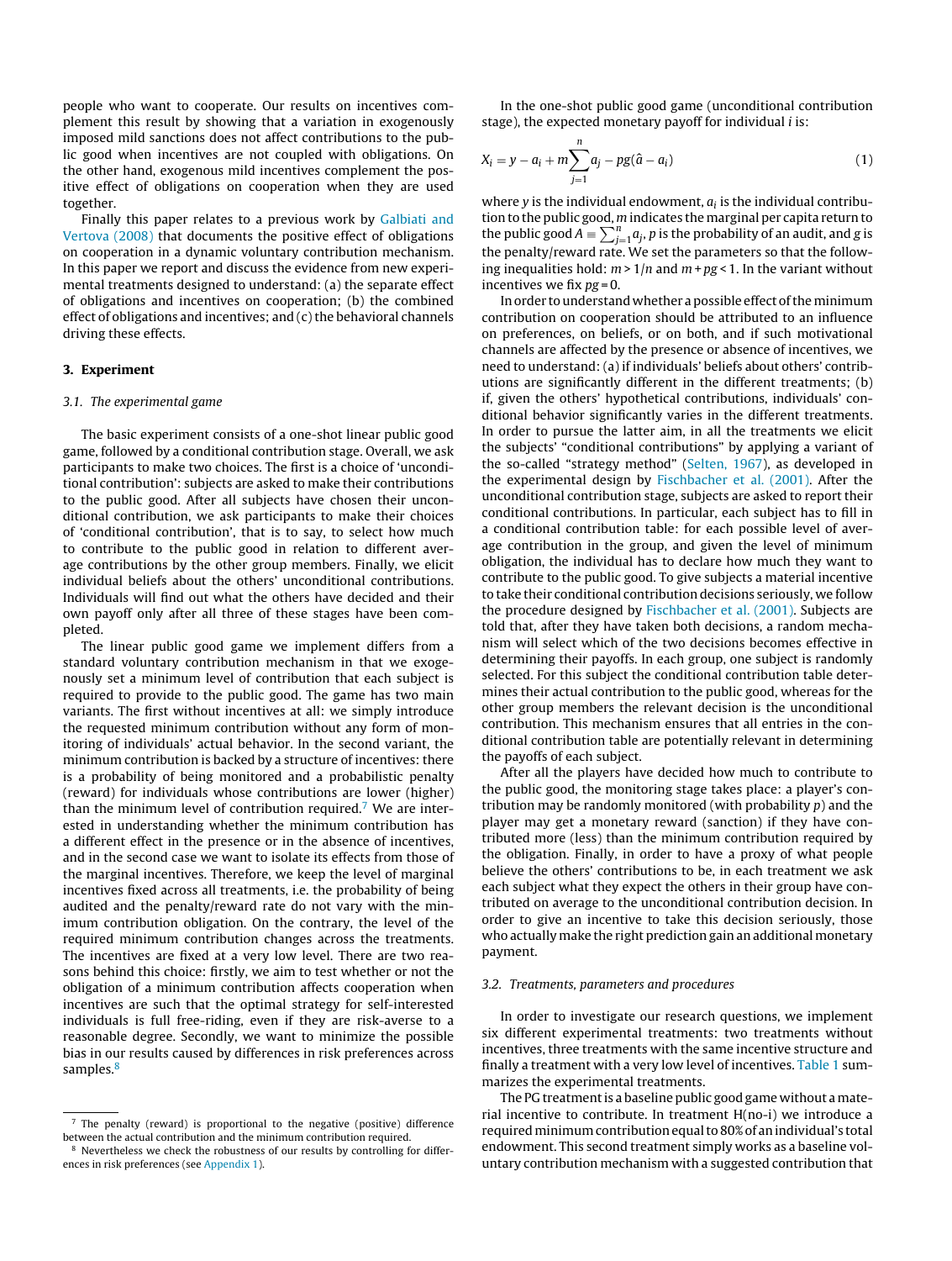**Table 1** Experimental treatments.

|                                    | Obligation (required minimum contribution) |           |            |
|------------------------------------|--------------------------------------------|-----------|------------|
|                                    | No(0)                                      | Low $(4)$ | High(16)   |
| Incentives (detection probability) |                                            |           |            |
| No(0)                              | PG.                                        |           | $H(no-i)$  |
| Low (1/100)                        |                                            |           | $H(low-i)$ |
| High(1/12)                         | 0                                          |           | Н          |

we can consider as third-party cheap talk. The treatments with a monitoring structure are the following. We have three treatments with a probability of monitoring  $p = 1/12$ : a 0 treatment, where no minimum contribution is required and subjects obtain a reward if they are monitored and their contributions to the public good are higher than zero; a low minimum contribution treatment (L), where subjects are required to contribute at least 20% of their initial endowment; and a high minimum contribution treatment (H), where the minimum contribution required corresponds to 80% of an individual's total endowment. In both these last treatments individuals' contributions can be monitored. If they contribute less (more) than the required contribution, they get a penalty (reward). As we are interested in the effects of obligations per se, we keep the level ofmarginal incentives (i.e. the probability of being audited and the penalty/reward rate) fixed across all treatments.

In the instructions we stress that the obligation sets a minimum contribution required from each individual, but that the feasible contribution for each participant varies between 0 and their overall endowment. We also explain in detail the consequences of each choice on individual payoffs. In the last treatment (H(low-i)) the level of minimum contribution is fixed at a level closer to zero (detection probability  $p = 1/100$ ) to allow us to further investigate the role of incentives and to be sure that the effects we find depend on their presence and not on their level. A comparison between the two high obligation conditions with different incentive levels and the baseline condition without obligations provides us with information about the effect of varying marginal incentives on levels of cooperation.

The parameters of the game are set as follows. The initial endowment is  $y = 20$ , the number of subjects per group is  $n = 6$ , the marginal per capita return to the public good is  $m = 0.3$ , the probability of being monitored is  $p = 1/2^9$  (but  $p = 1/100$  in the H(low-i)), the sanction/reward rate is equal to  $g = 1.2$  (this ensures that:  $m > 1/n$  and  $m + pg < 1$ ), the minimum contributions fixed by the obligation are  $\hat{a} = 4$  in treatment L, and  $\hat{a} = 16$  in treatment H, respectively.

The experiment was conducted in a computerized laboratory where subjects interacted with each other anonymously.<sup>10</sup> No subject was ever informed about the identity of the other group members. We did not provide information about other individuals' contributions in the same group. At the end of the game subjects were only provided with information about their own payoff. This should rule out emotional elements related to stigma and shame in the explanation of the results. We conducted six sessions, one for each treatment. In each session participants were divided into 6 groups of 6, with the exception of H (no-i), which has 5 groups of 6, for a total of 210 subjects. Subjects were undergraduate students from different faculties. Each subject participated in one session only and nobody had previously participated in other public good experiments. The experiment was conducted in the experimental laboratory of the University of Siena (Italy), in different sessions from December 2005 to April 2008. Each session lasted about one hour, and the average earnings for each subject were 14 Euros (about 20 US dollars).

## 3.3. Predictions and testing

Hereafter we report the kind of comparisons that we made in order to answer each of the questions reported in the introduction, together with some predictions of expected behavior.

#### 3.3.1. How do obligations per se affect cooperative behavior?

In order to answer these questions we compare: (a) unconditional contributions in the H(no-i) treatment to contributions in the PG treatment and (b) unconditional contributions in the H, L and 0 treatments respectively.

If we assume common knowledge of rationality, risk neutrality and selfishness of all players, we expect that in every treatment the unconditional contribution of each subject will be equal to zero, and that conditional contribution entries will all be zero for each subject. For example, let us consider in our setting the optimal choice by a risk-neutral and fully self-interested individual. Their optimal contribution,  $a_i^*$ , is the value of  $a_i$  which maximizes (1). The first order condition of the maximization problem vields: order condition of the maximization problem yields:

$$
\frac{\partial X_i}{\partial a_i} = -1 + m + pg < 0\tag{2}
$$

Hence, the dominant strategy for a (risk-neutral) self-interested individual is always full free riding:  $a_i^* = 0$ . This result depends rundially on the assumption that  $m + n\sigma < 1$  meaning that the moncrucially on the assumption that  $m + pg < 1$ , meaning that the monetary incentives are not sufficiently high to make the expected return from one unit of contribution higher than the unit kept for oneself. Notice that the level of minimum contribution obligation  $\hat{a}$  does not affect the optimal choice of a self-interested individual. This is straightforward since minimum contributions do not affect marginal monetary payoffs. In order to satisfy this condition, our setting presents both a probabilistic penalty for those who contribute less than the minimum contribution and a probabilistic reward for those who contribute more. Notice that if we had instead applied only a probabilistic penalty (or only a probabilistic reward) for individuals who contribute less (more) than  $\hat{a}$ , we would have obtained two distinct first-order conditions for the maximization problem, one for the interval  $a_i \leq \hat{a}$  and the other for the interval  $a_i > \hat{a}$ . However, in this case different levels of  $\hat{a}$  would have implied different marginal monetary payoffs, which instead we want to keep fixed in order to isolate the effect of different minimum contributions.<sup>11</sup>

If individuals were all merely self-interested, minimum recommended contributions would not have any effect for two reasons: first, because the optimal contribution for a self-interested individual is always the null contribution; second, because at the margin the requested minimum contribution cannot affect monetary incentives. Nevertheless, if individual reasons for behavior depart from the traditional assumption of self-interest, $12$  some

<sup>9</sup> This probability results from the following procedure: given a group of 6 players, first the group is selected with a probability of 1/2, and then, in the positive case?, one of the six individuals in the group is selected. Notice that the anonymity of the audit is guaranteed.

<sup>&</sup>lt;sup>10</sup> To conduct the experiment we used the experimental software 'z-Tree' developed by Fischbacher (2007).

 $11$  It is worth noting that there are cases in the real world in which penalties are applied to those breaking the law and rewards are given to those who abide by the law. For instance, in Italy, penalties (in the form of a reduction in points on the driving license) are implemented for those who violate the Highway Code, while rewards (in the form of more points added to the driving license) are given to those whodo not violate the Highway Code for two consecutive years. This case is very similar to ours, since road safety could easily be thought of as/considered a public good.

 $12$  A huge amount of empirical and experimental literature shows that in social dilemmas many individuals are driven by social preferences, i.e. having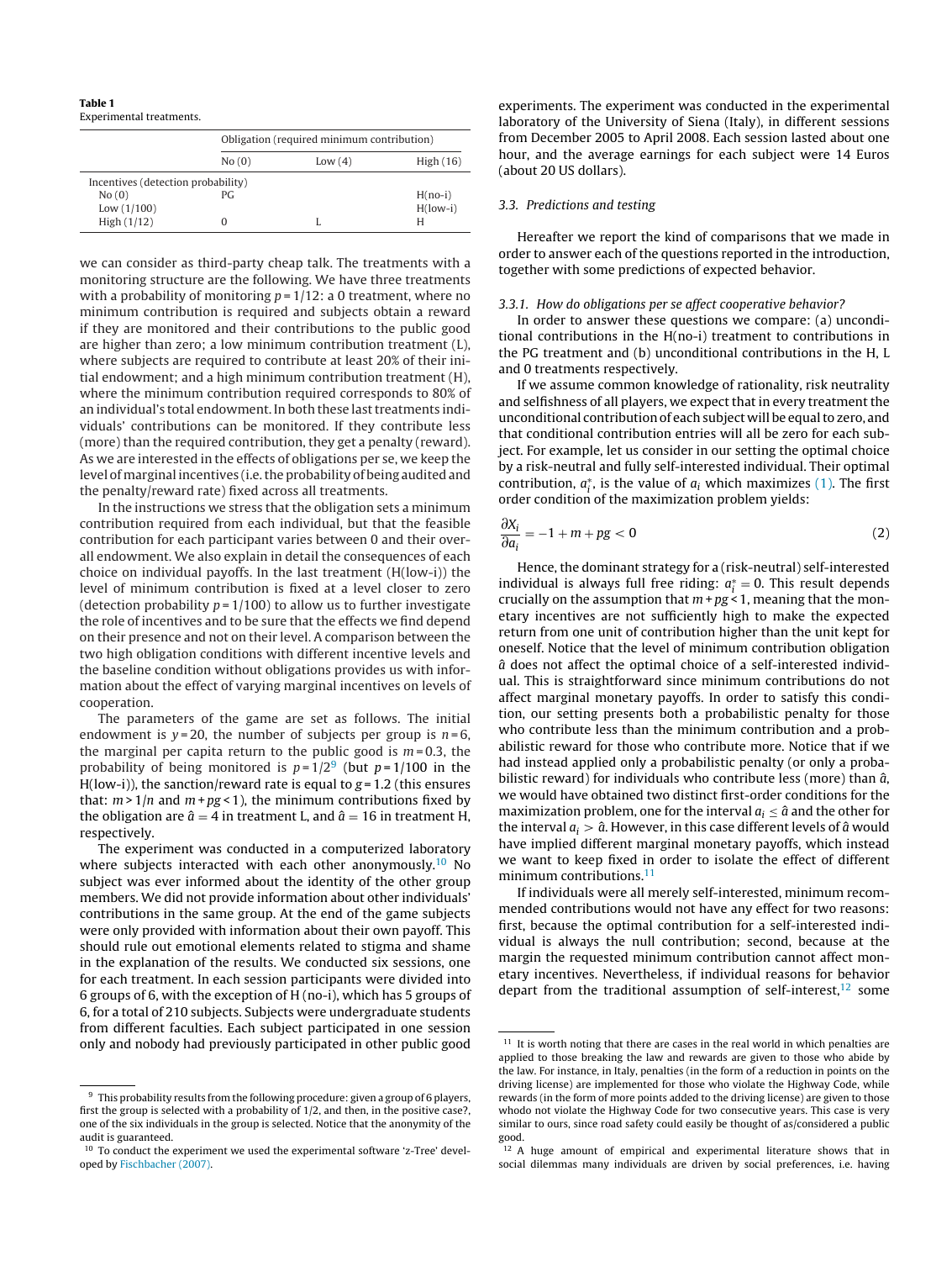individuals may make positive contributions (as usually observed in experimental public good games), and minimum recommended contributions might have some effect on individual behavior. Since the structure of our game excludes any possible effect of minimum contribution rules on marginal incentives, any effect needs to be explained on the basis of their behavioral effects.

## 3.3.2. How do non-binding incentives per se affect cooperative behavior?

In order to answer this question we compare: (a) unconditional contributions in treatment 0 to those in treatment PG; (b) unconditional contributions in  $H(no-i)$  to those in  $H(low-i)$  and  $H$ ; and  $(c)$ unconditional contributions in H to those in H(low-i). These comparisons allow us to evaluate: (a) the impact of the introduction of incentives to contributions to the public good in the absence of obligations; (b) the impact of the introduction of incentives to contributions to the public good in the presence of a recommended minimum contribution; and (c) the impact of a variation in the level of incentives in the presence of a recommended minimum contribution. As incentives are set at a non-binding level, we expect that varying them will not affect cooperation.

### 3.3.3. How do obligations and non-binding incentives interact with each other?

To answer this question, we compare contributions in the PG treatment to contributions in the H(no-i), H(low-i) and H respectively. The results of these comparisons help to shed light on the relation between incentives and obligations; in particular, we investigate the role of the presence/absence of incentives in making obligations effective. The question to ask is whether the fact that a contribution is required is enough to exert a behavioral effect, or whether it is necessary to have an incentive structure (though nonbinding) for the requirement to have a significant effect. If the latter is the case, we may conclude that incentives not only shape payoffs but they also complement obligations; in particular, non-binding incentives, far from being redundant, play a crucial role in making formal rules work.

## 3.3.4. What are the channels through which obligations and non-binding incentives affect behavior?

Finally, in order to provide a behavioral interpretation of the possible effect of obligations (incentives) on cooperation, we compare the average beliefs about others' contributions and the conditional contributions in different treatments. We can put forth some conjectures. First, if some individuals are conditional cooperators (Fischbacher et al., 2001; Fischbacher and Gaechter, 2010), i.e. they are willing to cooperate (despite monetary incentives to free-ride) if the other members of their group cooperate to a sufficient extent, minimum contributions may coordinate individuals' beliefs to common focal points, thus affecting cooperative behavior. Second, minimum contributions, being perceived as obligations, may have direct psychological effects on preferences (and thus on behavior) if they affect individual personal contribution norms. If obligations affect beliefs, we expect to observe significant differences in beliefs stated about others' contributions across treatments. If they affect preferences, we expect to find significant differences in the conditional contribution schedules. In particular, if people make different contributions for the same hypothetical average contributions of other group members, it means that preferences for cooperation are directly shaped by the minimum contribution rules.



**Fig. 1.** Unconditional contributions (average contribution in each treatment).

#### **4. Results**

## 4.1. Question 1: How do obligations per se affect cooperative behavior?

In order to answer this question we compare: (a) unconditional contributions in the H(no-i) treatment to contributions in the PG treatment and (b) unconditional contributions in the H, L and 0 treatments respectively.

The first step of our analysis aims to clarify whether variations in the requested minimum contribution significantly affect cooperative behavior. In this respect, we have two possibilities. First, an obligation is introduced in the absence of incentives. Second, an obligation is introduced and varied in the presence of incentives. This analysis provides us with information about whether obligations per se have any effect on behavior and how obligations and non-binding incentives interact. In particular, we try to understand whether the response to a recommended minimum contribution to the public good in the case that there is no incentive structure, differs from the response in the case that there is a non-binding enforcement structure.

In Fig. 1 we report the average unconditional contributions in all the six treatments. Thus, we have an overall picture of the effects of variations in obligations and non-binding incentives on the average cooperative behavior across treatments. In order to better interpret the results on average contributions, we also construct Fig. 2, which represents the cumulative average contributions in all treatments (with average contributions on the horizontal axis and the proportion of individuals on the vertical one).

To investigate how the introduction of a minimum recommended contribution affects donating to the public good in the



**Fig. 2.** Unconditional contributions (cumulative average contributions).

other-regarding or process-regarding preferences (for a survey on social preferences see Camerer and Fehr, 2002; Fehr and Schmidt, 2002).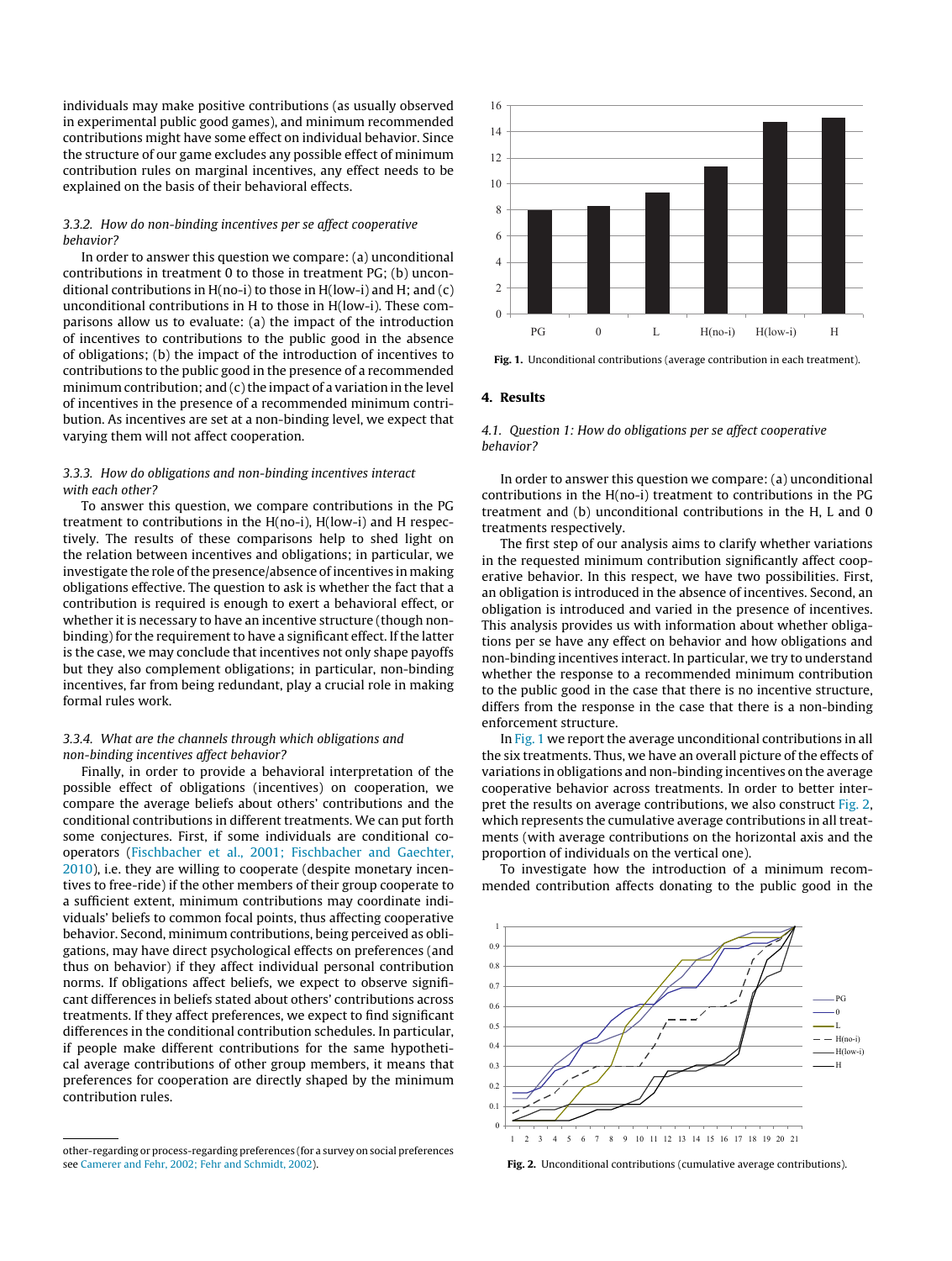**Table 2** Test statistics.

| Difference<br>hetween<br>unconditional<br>contributions | Z statistics | T statistics |
|---------------------------------------------------------|--------------|--------------|
| 7.027                                                   | 4.888        | 5.671        |
| 0.277                                                   | 0.175        | 0.197        |
| 5.694                                                   | 4.634        | 5257         |
| 1.333                                                   | 0.836        | 1.117        |
| 3.305                                                   | 2.221        | 2.205        |
| 3.772                                                   | 2.459        | 2.667        |
| $-3.444$                                                | $-2.205$     | $-2.290$     |
| $-.2777$                                                | $-0.023$     | $-0.223$     |
| .2777                                                   | $-0.175$     | $-0.197$     |
|                                                         |              |              |

Differences significant at 5% are reported in italics.

absence of a non-binding incentive structure, we initially focus on the PG and on the H(no-i) treatments. The first treatment is the baseline treatment: a one-shot linear public good game without a requested minimum contribution or incentives, coupled with the elicitation of conditional contributions and beliefs. The second treatment introduces a high requested minimum contribution (16 tokens), without a penalty or reward structure. From Fig. 1 we observe that in the PG treatment we replicate the findings in public good experiments that average contributions are positive but far from efficient. In the treatment with a requested minimum contribution, the average unconditional contribution to the public good increases by 41% with respect to the baseline PG treatment (from 8.02 in PG to 11.33 in H(no-i)). Thus, the introduction of a minimum requested contribution per se increases efficiency. Table 2 reports results for mean comparisons between pairs of treatments. As results reported in the table show, to test the statistical significance of the differences in the contributions between two treatments, we run both a Mann–Whitney rank-sum test and a standard *t*-test.<sup>13</sup> Results comparing PG and  $H(no-i)$  treatments show that the difference in the average contributions in the two treatments is significant at conventional levels. This shows that suggested obligations affect average contributions to the public good.

To better understand how obligations affect unconditional contributions, we now analyze the effect of different levels of obligation for a given structure of incentives. Looking at the treatment where the obligation is 4 tokens (L) and at the treatment where no minimum contribution is required  $(0)$  in Fig. 1, we observe similar levels of average contribution to the public good (9.36 and 8.30 tokens respectively). On the other hand, the average contribution in the treatment where the obligation is 16 tokens (H) is remarkably higher (15.1 tokens) than in the other two treatments. By running a Mann–Whitney rank-sum test and a t-test to verify the statistical significance of the differences in contribution levels between the treatments, we find that mean contributions in treatment H are higher at significant statistical levels than mean contributions in both the other treatments, while we do not find a significant difference between the average contributions in the 0 and in the L treatment.

This second result is in line with the findings obtained by Galbiati and Vertova  $(2008)^{14}$  in a repeated public good game: for given marginal incentives, obligations can affect the average propensity to cooperate for the public good. In particular, when the minimum contribution required is sufficiently high (treatment H), the level of cooperation is significantly higher than in the presence of low or null obligations. Instead, when the minimum contribution required by the obligation is low (treatment L), there is no significant difference with respect to the no-obligation case. A straightforward interpretation of this last result is that with a low obligation, conditional co-operators find confirmation (on average) of their preferences and beliefs when no obligation exists.<sup>15</sup>

This evidence can be summarized as follows:

**Result 1.** The introduction of a minimum recommended contribution (in the absence of incentives) leads to an increase in the provision of the public good. In the presence of a non-binding incentive structure, average contributions are significantly higher when the minimum contribution required by the obligation is sufficiently higher than the average contributions in the 'no obligation' case.

These results tell us that, ceteris paribus, an increase in the minimum contribution requested positively affects cooperative behavior. Moreover, by observing differences between cooperation levels in the presence and absence of incentives, it emerges that the presence of an incentive structure seems to reinforce the effect of obligations. The next step in our analysis focuses on the effect of ceteris paribus variations in incentives. Afterwards, we will come back to this last observation to analyze how incentives and obligations interact.

## 4.2. Question 2: Ceteris paribus, how do non-binding incentives affect cooperative behavior?

In order to answer this question we compare: (a) unconditional contributions in treatment 0 to those in treatment PG; (b) unconditional contributions in  $H(no-i)$  to those in  $H(low-i)$ ; and  $(c)$ unconditional contributions in H to those in H(low-i). These comparisons allow us to evaluate: (a) the impact of the introduction of incentives on contributions to the public good in the absence of obligations; (b) the impact of the introduction of incentives on contributions to the public good in the presence of a recommended minimum contribution; (c) the impact of a variation in the level of incentives in the presence of a recommended minimum contribution. It is worth mentioning that we are not interested in an investigation into the effects of binding incentives: a binding incentives scheme would in fact change the game's payoff structure, and make 'full contribution' a dominant strategy for all players.

We start by analyzing the effect of the introduction of nonbinding incentives in the absence of obligations. By comparing the unconditional contributions in the 0 and PG treatments, we can better observe how incentives work. These two treatments are characterized by the absence of a recommended minimum contribution and differ because in the 0 treatment we have a probabilistic reward system, while in the PG treatment there is no incentive to contribute to the public good. We do not observe any significant difference between the unconditional contributions in the two treatments (see Fig. 1). In the absence of obligations, the introduction of weak incentives does not have any effect on cooperative behavior. A comparison between the 'PG condition' and '0 condition' provides us with further insight into the behavioral effect of incentives. Note that the game played in the '0 condition' is a basic linear public good game with a non-binding incentive to contribute. In our case, we observe neither the crowding-in nor the crowdingout of contributions in the absence of obligations. A plausible reason for this result is that, in this case, the incentives are exogenously fixed by a third party with respect to the behavior of others, and

 $13$  The unit of observation in the statistical tests is individuals.

 $14$  Galbiati and Vertova (2008) focus on the effect of obligations in a repeated public good game. Unlike this paper, they do not analyze the determinants of the effects of obligations but rather their dynamic effects on cooperation.

<sup>&</sup>lt;sup>15</sup> Indeed in one-shot public good games with no obligations, average contributions tend to be around 40–50% of the overall endowment because of the behavior of conditional co-operators. See, among others, Fischbacher et al. (2001).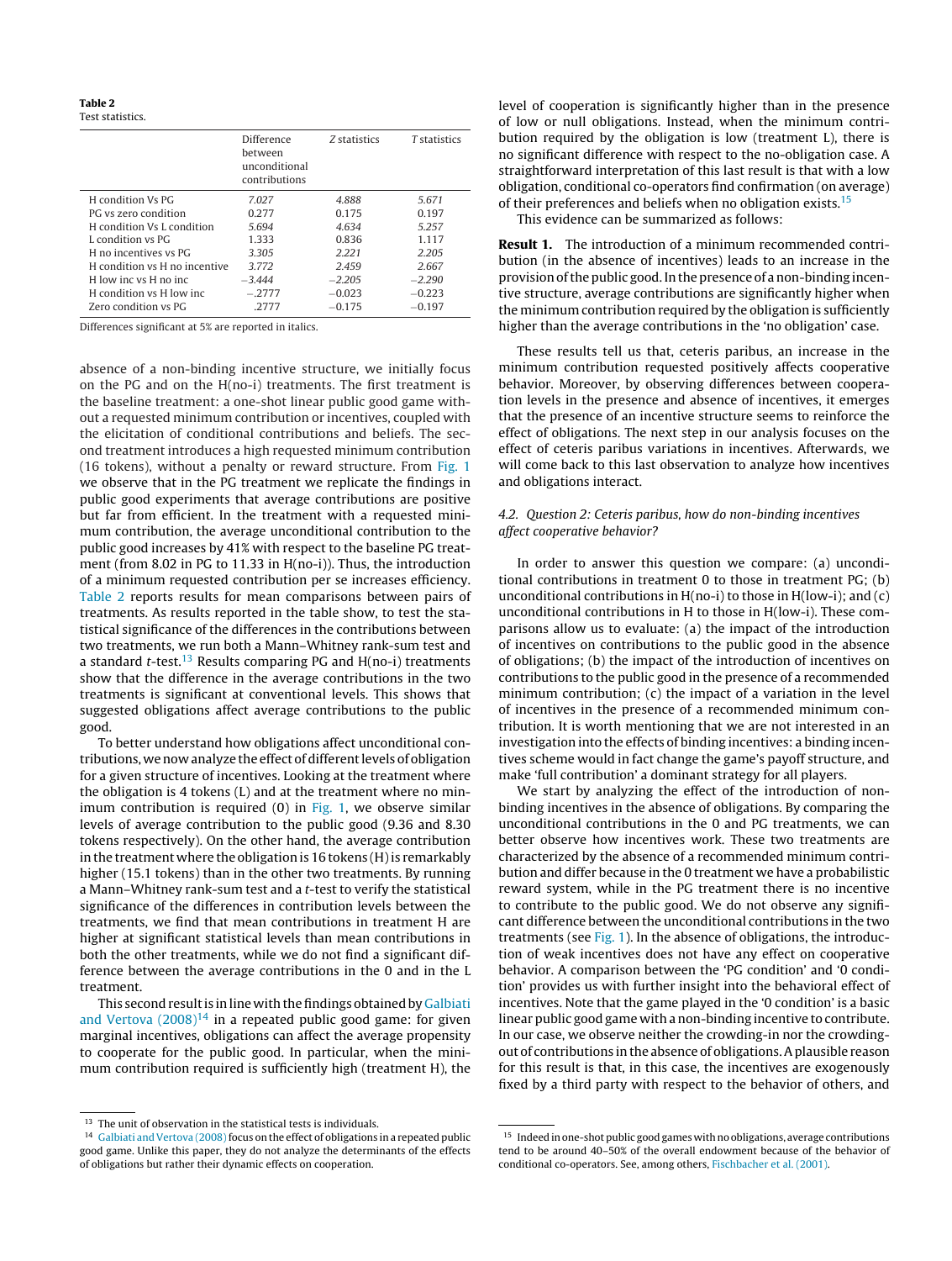hence they do not provide any information about other peoples' motivations. This suggests that incentives activate or crowd-out social preferences when they are endogenous with respect to group behavior. In this last case, incentives are able to convey relevant information about other people's behavior and intentions.<sup>16</sup>

Our second purpose is to analyze whether there is any difference in average contributions between the treatment with high obligation and no incentives (H(no-i)) and the treatment with high obligation and a very low level of non-binding incentives (H(lowi)). Graphical evidence in Fig. 1 shows that average unconditional contributions are different (11.3 and 14.8 tokens in H(no-i) and H(low-i) respectively: 30% higher in the presence of incentives). A Mann–Whitney rank-sum test and a t-test (see Table 2) corroborate the hypothesis of a significant difference in contributions to the public good between the two treatments. This means that, in the presence of an obligation of minimum contributions, even a very small incentive tending to 0 positively shapes cooperative behavior. By comparing the H(no-i) and the H treatment (equivalent to H(low-i) but with higher yet still weak incentives) the same results hold.

Finally, we evaluate the impact of a variation in the level of incentives in the presence of a minimum requested contribution to the public good. To investigate this question we compare unconditional contributions in treatment H, where the probability of the monitoring parameter and the sanction/reward rate are fixed at  $p = 1/2$  and  $g = 1.2$  respectively, to contributions in treatment H(lowi), where we set the expected sanction (reward) parameters as follows:  $p = 1/100$  and  $g = 1.2$ . In this second case, the monitoring probability is almost only 1/10 of its probability in treatment H and the per-unit reward (sanction) is 0.012 tokens (the monetary equivalent is 1/3 of a eurocent). Graphical evidence in Fig. 1 shows that average unconditional contributions in the two treatments are very close to each other (15.1 and 14.8 in H and H(low-i) respectively). The results of testes reported in Table 2, confirm that we cannot reject the hypothesis that the average unconditional contributions in the two high-obligation treatments are the same at any conventional level.

This evidence can be summarized as follows:

**Result 2.** The introduction of a non-binding incentive structure in the absence of obligations does not affect contributions to the public good. In the presence of a minimum recommended contribution, the introduction of non-binding incentives induces a significant increase in the provision of the public good. An increase in the level of non-binding incentives in the presence of obligations does not affect average contributions.

Taken together, results 1 and 2 suggest that there is a positive interaction between non-binding incentives and obligations, affecting cooperative behavior. In the next section we further explore this hypothesis.

## 4.3. Question 3: How do obligations and non-binding incentives interact with each other?

The results of the previous two sessions suggest the existence of a positive interaction between non-binding incentives and obligations, affecting contributions to the public good. In the presence of a high recommended minimum contribution, the introduction of extremely low incentives helps increase contributions. Moreover, the effect of introducing an obligation is stronger in the presence of incentives than in their absence (the difference between



**Fig. 3.** Beliefs about others' unconditional contributions.

unconditional contributions in H and 0 treatments is higher than the difference between PG and H(no-i)). We now further explore this issue. We compare the differences between contributions in the baseline PG treatment and the treatment with obligations without incentives (H(no-i)), to the difference in contributions between PG, H(low-i) and H, where incentives and obligations are both present. We observe that while the simple introduction of an obligation increases contributions by about 40% (H(no-i) vs. PG), the introduction of an obligation jointly supported by non-binding incentives increases contributions by more than 80% (contributions in H(low-i) and H are respectively 84% and 87% higher than in PG).

This means that the effects of obligations on cooperative behavior are much stronger when they are supported by incentives. This result is particularly important as it shows a major alternative role of incentives. Incentives are crucial not only when they can enforce rules by changing people's dominant strategies. From our analysis, a complementary relation between obligations and incentives emerges: obligations are more effective when an incentive is provided, even if this incentive is non-binding with respect to the individuals' payoffs.

**Result 3.** Obligations and non-binding incentives are complementary in supporting cooperation in public good games.

The next step in our analysis is to provide some evidence on how obligations and non-binding incentives work in shaping cooperative behavior. Since material payoffs are not affected, other behavioral channels must come into play: we investigate expectations about others' contributions and social preferences.

## 4.4. Question 4: Channels through which obligations and non-binding incentives affect behavior

#### 4.4.1. Beliefs

Our next step is to study how obligations and non-binding incentives affect beliefs about others' contributions. Fig. 3 shows the average beliefs in all treatments about the average unconditional contributions in the group.

This evidence can be summarized as follows. First, beliefs about others' average contributions are coordinated toward higher levels of expected cooperation, when the minimum level of contribution required by an obligation is higher. Second, non-binding incentives tend to affect individuals' beliefs. Indeed, first order beliefs in the treatment H(low-i) tend to be higher than in the treatment H(no-i) (see Fig. 3; Mann Whitney test implies a: z-stat =  $-2.250$ ; tstat = −2.368). Third, obligations and non-binding incentives have a complementary effect on individuals' expectations about others' behavior. In fact, when both obligations and non-binding incentives are present first order beliefs tend to be higher.

In sum, the results on cooperative behavior seem to be valid for our expectations about cooperative behavior. This suggests

<sup>&</sup>lt;sup>16</sup> This evidence is consistent with the results of Tyran and Feld (2006) showing that exogenous mild sanctions do not anchor contributions in public good games, while endogenously voted mild sanctions affect contributions significantly.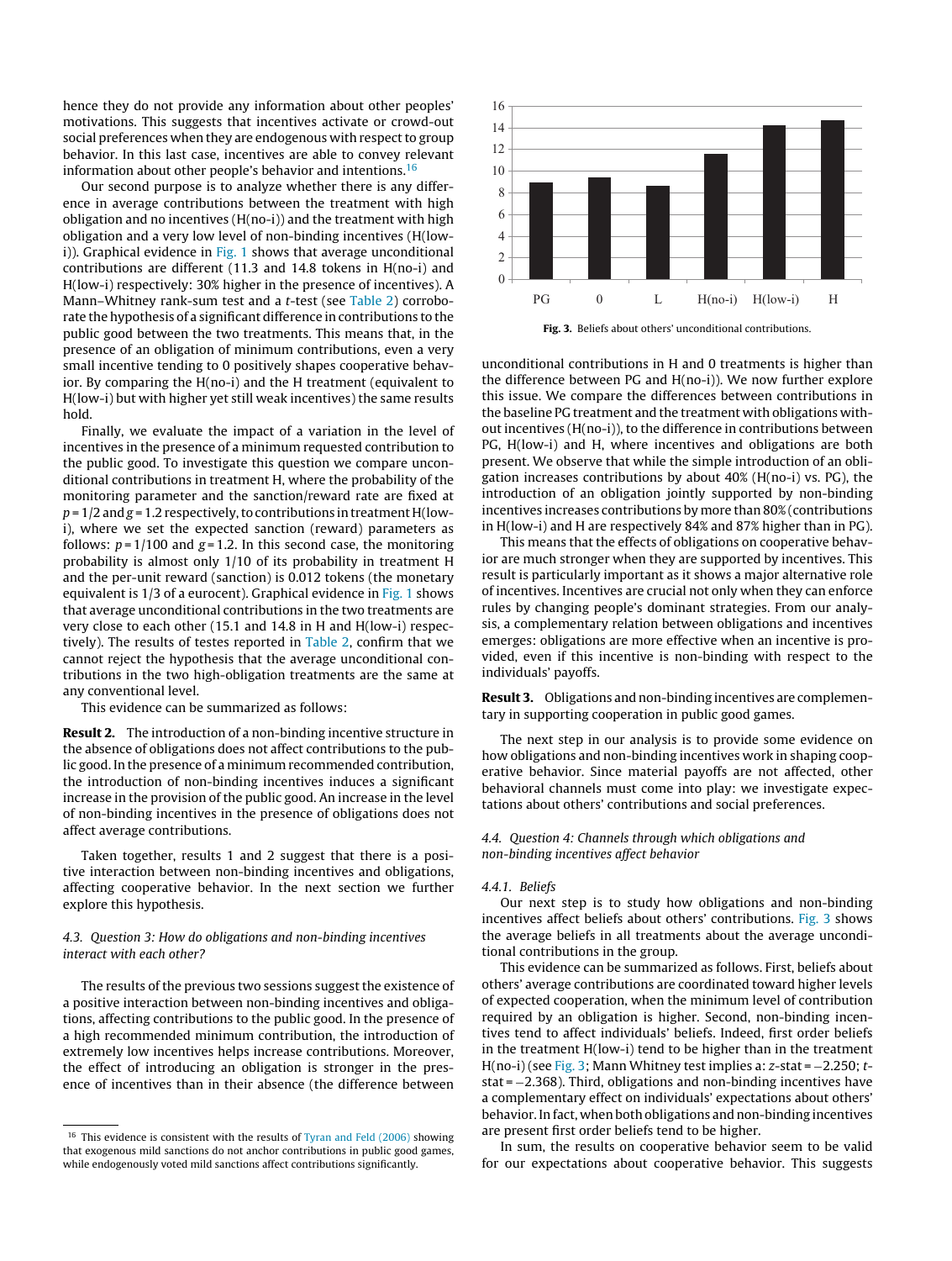

**Fig. 4.** Conditional contribution schedules.

that the effect of obligations and non-binding incentives on cooperation may be partially triggered by beliefs about conditional co-operators, i.e. people who want to cooperate if they expect others to contribute to a sufficient extent. Result 4 summarizes the evidence on beliefs.

**Result 4.** Obligations and non-binding incentives affect beliefs about others' unconditional contributions.

#### 4.4.2. Analysis of conditional contributions

We now analyze the patterns of conditional contributions under different conditions. The idea here is that conditional contribution schedules capture the full range of individual strategies to control for beliefs about others' contributions by means of the strategy method (Fischbacher et al., 2001). Significant differences in conditional contribution schedules across treatments would suggest that obligations and non-binding incentives may affect contributions through an effect on motives for behavior other than beliefs about others' contributions.

Fig. 4 reports the patterns of conditional contributions under the six different treatments. The curves corresponding to the 'H condition' and the '0 condition' differ noticeably over the entire interval between 0 and 20. In particular, the conditional contribution schedule corresponding to the 'H condition' is clearly above the one corresponding to the '0 condition'. The 'L condition' curve differs from the other two curves: with respect to the '0 condition' curve the difference is particularly marked in correspondence with high levels of other people's hypothetical average contributions, whereas with respect to the 'H condition' the difference is more relevant for low levels of others' hypothetical average contributions. The differences among the conditional contribution schedules highlight the fact that, even if we control for beliefs about others' contributions by means of the strategy method, average cooperation turns out to be triggered by the level of minimum contribution required by the obligation.

Moreover, where the obligation is not sustained by an incentive, we notice that the conditional contribution schedule in treatment H(no-i) is only slightly higher than in the baseline public good game. Nonetheless, by adding a non-binding incentive structure, we observe a great difference between conditional contribution schedules in the presence and in the absence of an obligation. Finally, we find a relevant difference between schedules in the H(no-i) and H(low-i) cases, suggesting that, in the presence of an obligation, the existence of an incentive, even if non-binding and very small, has a direct effect on individual willingness to cooperate, once we control for beliefs.

To summarize this analysis, our main result is the following:

**Result 5.** In the presence of higher obligations coupled with non-binding incentives, we observe an upward shift in conditional contributions.

This finding can be interpreted as an indication of the fact that some people have a preference for complying with norms (Lopez-Perez, 2008). Under this view, the introduction of obligations anchors individual preferences for norm compliance.

#### **5. Comments and concluding remarks**

Understanding how formal rules affect human behavior is a fundamental task for economic theory and for policy makers. The economics literature has studied extensively the role of incentives in shaping people's choices. Incentives can modify the payoffs for individuals' actions, thus inducing the desired behaviors. Nonetheless, formal rules are often backed by weak incentives. Deviations from behaviors recommended by formal rules are characterized either by low probabilities of monitoring, or small sanctions for undesired behaviors. Despite such a widespread presence of weak incentives, people often abide by the rules.

Explaining why people comply with rules in the presence of weak incentives is a major puzzle in economics. Other disciplines, such as legal theory and social psychology, suggest that obligations, that is to say the normative contents of rules, play a crucial role in driving individuals' behavior. Yet, we still know very little about how obligations affect behavior, and how they interact with the incentives part of a rule. In this paper, by running a series of modified public good games, we have contributed to clarifying these issues, thus providing a more complete view of how formal rules work.

We have found that obligations have a sizeable effect on cooperative behavior, even in the absence of incentives. When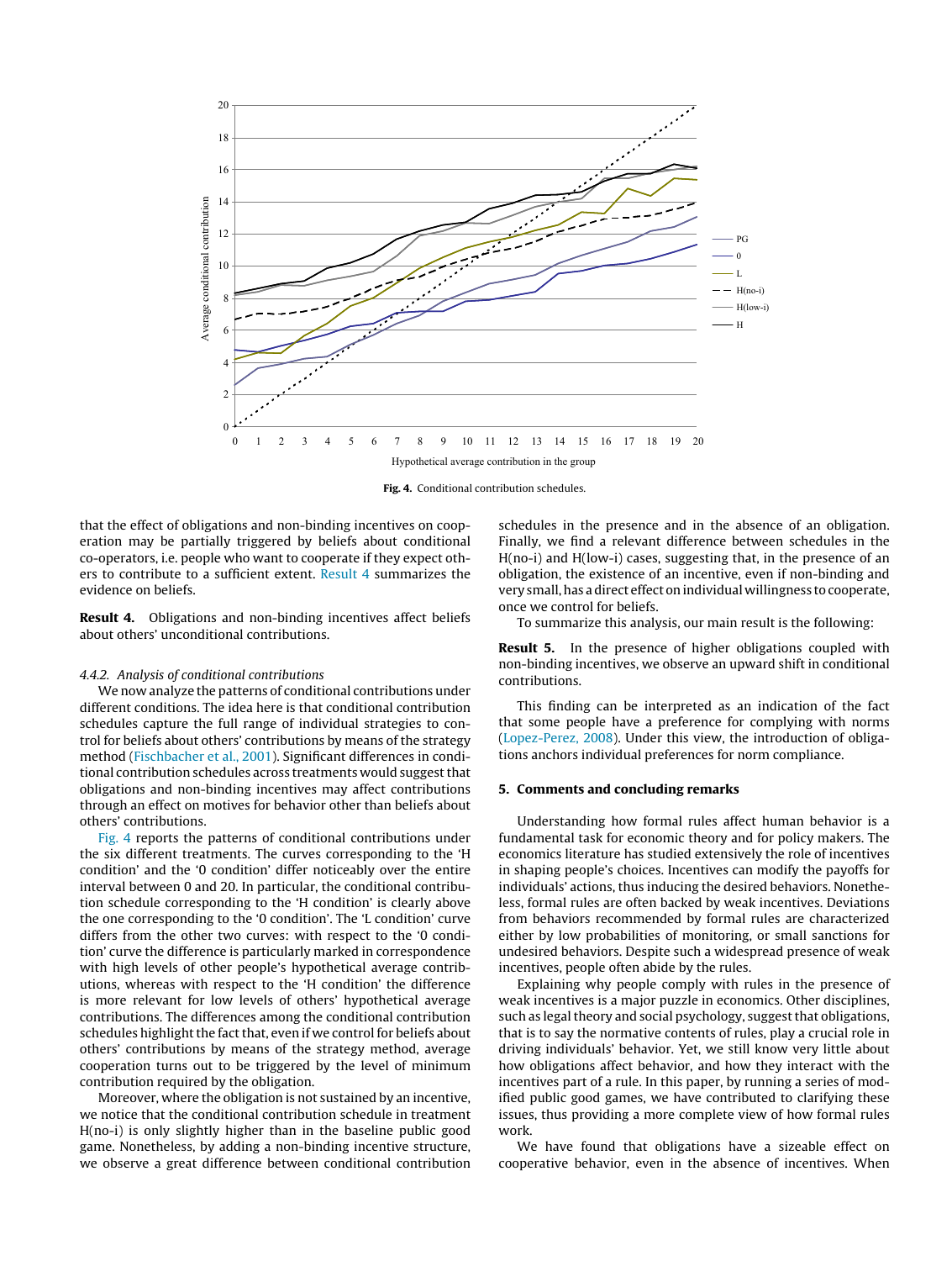| ı<br>ŀ<br>n<br>c |  |
|------------------|--|
|------------------|--|

Paired lottery choices.

| Option A                        | Option B                        | Payoff differences (A-B) |
|---------------------------------|---------------------------------|--------------------------|
| 1/10 100 tokens; 9/10 80 tokens | 1/10 170 tokens; 9/10 10 tokens | 56                       |
| 3/10 100 tokens; 7/10 80 tokens | 3/10 170 tokens; 7/10 10 tokens | 28                       |
| 5/10 100 tokens; 5/10 80 tokens | 5/10 170 tokens; 5/10 10 tokens |                          |
| 7/10 100 tokens; 3/10 80 tokens | 7/10 170 tokens; 3/10 10 tokens | $-28$                    |
| 9/10 100 tokens; 1/10 80 tokens | 9/10 170 tokens; 1/10 10 tokens | $-56$                    |

non-binding incentives are introduced, requested contributions strongly sustain cooperation. Our results suggest that, in public good situations, obligations and non-binding incentives are complementary, jointly supporting high levels of contributions. Since in our framework the incentive structure does not modify material payoffs, this means that, combined with an obligation, incentives crowd-in reasons for behavior other than self-interest in sustaining cooperation. One potential criticism of this interpretation relates to the Prospect Theory. Despite incentives never being binding in our treatments, when we introduce incentives in the absence of obligations, they only take the form of rewards (i.e. the presence of an incentive does not involve the danger of a loss). However, if incentives are introduced in the presence of obligations, then they come in the form of both rewards and punishments, so that the danger of a loss is introduced. Thus, in principle, incentives may affect behavior not only by reinforcing the salience of norms, but also by introducing the possibility of losses. However, the H(Low-i) treatment shows that even very weak incentives (a detection probability of 1/100) reinforce the impact of obligations on contribution behavior. In this case, the explanation related to loss aversion is not very likely: where punishment is so improbable, it is not really plausible that the behavioral changes are caused by the fear of loss.

Furthermore, through a strategy based on the elicitation of beliefs and conditional contributions to the public good, we have found that the effect of obligations on behavior depends not only on their impact on people's beliefs about others' contributions, but also on their direct effect on individual willingness to cooperate.

These results add to the literature on the effects of institutions on behavior in two ways. First, they support the idea that formal rules and laws have an expressive power: they can affect behavior not only by shaping material payoffs for individuals, but also by directly influencing people's motives for behavior (Cooter, 2000) and by acting as focal points (McAdams, 2000). Second, they suggest some important behavioral effects of incentives. Our experimental results show that incentives may affect cooperative behavior not only by changing payoffs, but also by complementing obligations.

#### **Acknowledgements**

We wish to thank Sam Bowles, Ernst Fehr and Jan Potters for their extremely useful discussions, suggestions and encouragement in this project. We benefited from comments and suggestions by Simon Gaechter, Theo Offermann, Urs Fischbacher, Michele Bernasconi, Oriana Bandiera, John Ferejohn, Francesco Drago, Steffen Huck, Lewis Kornhauser, David K. Levine, Michael Kosfeld, Karl Schlag, Robert Sugden, Jean-Robert Tyran, Gerard Hertig, Christian Zehnder, Dorith Geva and the participants in seminars at NYU law, economics and politics colloquium, Amsterdam (UVA), Bologna, Bocconi University, The European University Institute, Napoli, Tilburg, Toronto, Zurich (IEW and ETH) and the 2010 ASSA meeting in Atlanta. We are grateful to Francesco Lomagistro for his excellent assistance in the lab. We gratefully acknowledge the University of Siena and the University of Bergamo for their financial support. All the usual disclaimers apply.

### **Table A2**

Risk preferences associated to lottery choices.

| Sequence of choices                                                                                                | Risk type                                                                            |
|--------------------------------------------------------------------------------------------------------------------|--------------------------------------------------------------------------------------|
| $A - A - A - A - A$<br>$A - A - A - A - B$<br>$A - A - B - B$ or $A - A - B - B - B$<br>$A-B-B-B-B$<br>$B-B-B-B-B$ | Highly risk averse<br>Risk averse<br>Risk neutral<br>Risk lover<br>Highly risk lover |
| Other sequences                                                                                                    | Inconsistent choices                                                                 |

#### **Table A3**

Frequencies of subjects by class of risk preferences.

| Class of risk<br>preferences | 0 condition<br>$(MC=0)$ | L condition<br>$(MC=4)$ | H condition<br>$(MC = 16)$ |
|------------------------------|-------------------------|-------------------------|----------------------------|
| Highly risk<br>averse        | 6                       | 1                       | 2                          |
| Risk averse                  | 5                       | 3                       | 6                          |
| Risk neutral                 | 14                      | 23                      | 16                         |
| Risk lover                   |                         | 2                       | 0                          |
| Highly risk<br>lover         |                         | 1                       |                            |
| Inconsistent<br>choices      | q                       | 6                       | 11                         |

## **Appendix 1. Controlling for differences in risk preferences**

In order to control for the possible effect of risk preferences, at the end of the public good experiment we run a lottery to single out the subjects' risk preferences. This lottery is similar to that implemented by Holt and Laury (2001). The experimental test is based on five choices between the paired lotteries reported in Table A1.

In each paired lottery, subjects choose between an alternative A and an alternative B. Once all the subjects have made their choice, a pair of lotteries is randomly chosen and the computer assigns to each subject the option (A or B) they have chosen. Finally the lottery is run in order to determine each subject's payoff. Following the method proposed by Holt and Laury (2001), we classify individual risk preferences according to the sequence of choices taken in the lottery (see Table A2).

In Table A3 we report the frequencies of subjects by classes of risk preference in the three treatments with different levels of obligation.

It is worth noting that the frequencies are similar across the different samples. Furthermore, we notice that the number of risklover or highly risk-lover individuals is very small.

In order to test whether or not differences in risk preferences are relevant in explaining differences in contributions, we subdivide our sample into three groups: the first group is composed of risk-neutral individuals, the second is composed of risk-adverse individuals and the third one of highly risk-averse individuals. $17$ Moreover, for each subject we compute an index given by the

<sup>&</sup>lt;sup>17</sup> We have not considered risk-lover or highly risk-lover individuals, who represent a negligible fraction of subjects in the sample, nor individuals whose choices are inconsistent.